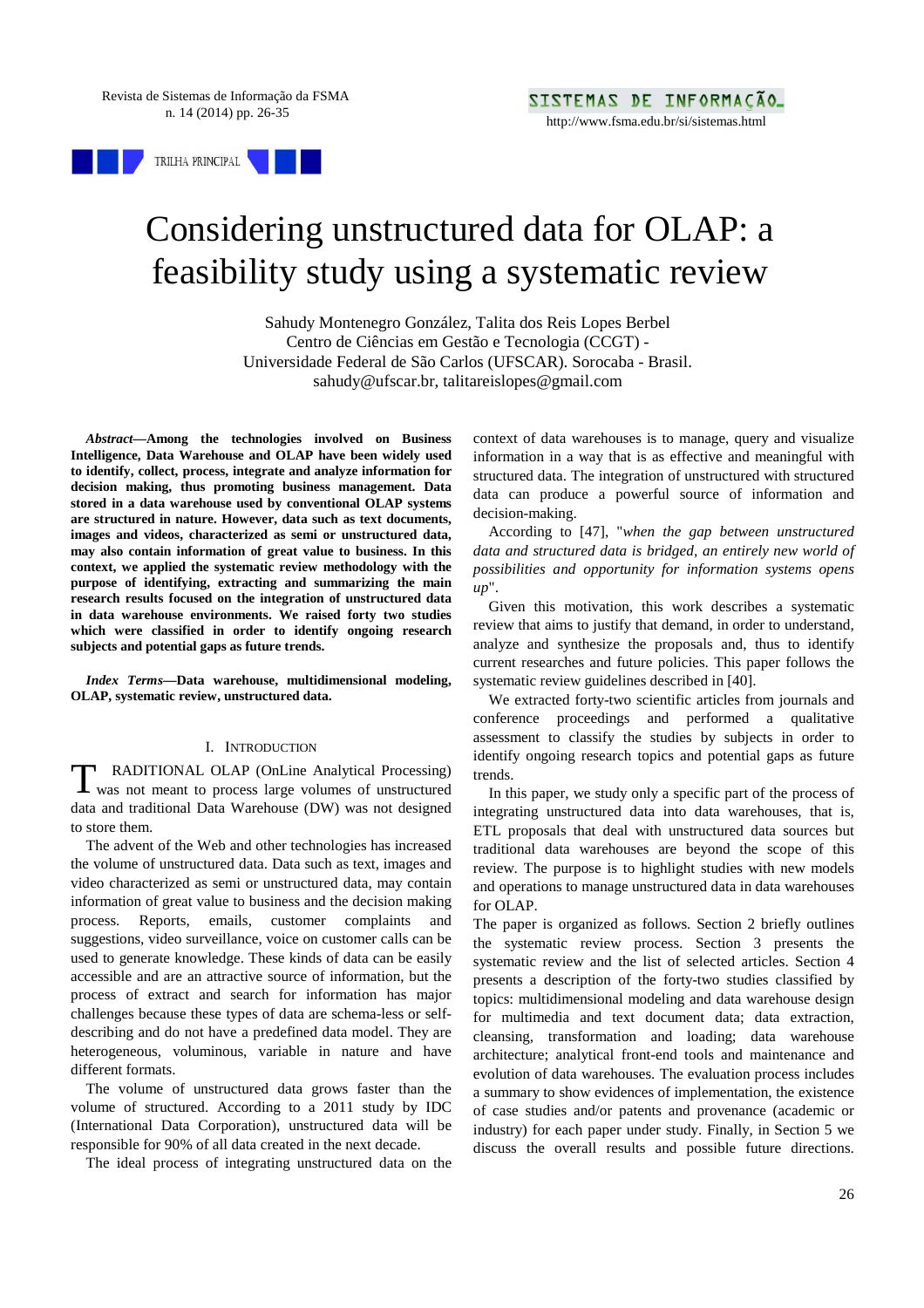### I. CONDUCTING THE SYSTEMATIC REVIEW

In order to survey the literature concerning the integration of unstructured data into data warehouses, we carried out a systematic review. There has been increasing interest on this topic listed as one of the next challenges on the field as presented in [45].

A systematic review aims to identify, evaluate and interpret relevant results for a research topic or question. It consists of three phases: planning, execution and synthesis.

The planning of the systematic review defines the protocol including the research goals, research question and the methods to conduct the review.

In the execution phase, it is possible to identify and evaluate studies by using inclusion and exclusion criteria leading to the final selection.

Finally, the summarization process allows us to understand the current state of the proposals towards the research goals and answer the research questions. The final stage of this systematic review took place on February of 2014.

# *A. Research Question*

In order to clearly define the goal of the systematic review, we defined the following research question: "*What initiatives explicitly consider unstructured or semi-structured data for Data Warehouse and OLAP?*" By unstructured data we consider multimedia or document data and by semi-structured we are mentioning text document data.

Keywords were carefully chosen to represent the research question. Terms related to the research question are divided into three categories: problem, mechanism and measurement. In order to execute the systematic review we used the following search expression:

#### PROBLEM

("unstructured data" OR "semi-structured data" OR "multimedia" OR "document" OR "text") AND

#### MECHANISM

("warehouse" OR "warehousing" OR "OLAP" OR "analytical processing") AND

#### MEASUREMENT

("model" OR "technique" OR "platform "OR" framework "OR" architecture "OR" implementation "OR" system "OR" application "OR" tool "OR" method "OR" review "OR" approach "OR" proposal "OR" experience ")

As our research is being conducted on a recent topic of investigation, we included not only implemented proposals but also models and previous reviews. The publications were in the field of data warehouse and OLAP. The expected outcome was to identify and classify the initiatives related to Data Warehouse with unstructured data.

The bibliographic databases used to perform the search

were Web of Knowledge, Science Direct and Scopus. These databases include the most relevant publishers, such as IEEE, Elsevier, Springer and ACM publications.

 Search engines have different interfaces; hence, a specific query string was built for each database based on the expression above.

# *B. Selection of the Primary Studies*

The two authors independently selected studies from among all the search results. In order to complete the protocol, the strategies to conduct the review and eliminate disambiguation and disagreement were established, so that we could finish the first phase of this work, the determination of selection criteria. The criteria for inclusion of articles in the review were:

(1) studies on initiatives that have been undertaken specifically and explicitly on Data Warehouse and OLAP with semi-structured or unstructured data (multimedia and/or text document data);

(2) articles whose keywords are in the search string or who include at least one word from each category of the search string in their title or abstract; and

(3) articles written in English.

The initial criteria for exclusion of articles were:

(1) those whose main focus was not either data warehouse or OLAP;

(2) those whose full text was not available through *CAPES<sup>1</sup> Portal de Periódicos*;

(3) those whose author's previous work had already been included in the systematic review. It is common practice to publish a research at various stages. Hence, we verified and selected the newest publication since it was probably the one with the most complete description and results. This criterion is not applied to complementary articles of the same authorship, for example, when one paper presented the cube model and the other focused on the ETL process. The review contemplated the latter case as two different studies from the same authors.

(4) Those reviews that were repeated afterwards with the same goals. In this case, we selected the most recent review about each subject related to the research question.

During the selection of primary studies, we found several articles exploring unstructured data in the ETL process. Hence, we included one more exclusion criterion to complete the protocol: proposals dealing with traditional data warehouses. This refers to studies whose ETL processes manipulated unstructured data sources but solely stored traditional data types without semantics or any representation of their nature.

## *C. Qualitative Criteria to Evaluate Primary Studies*

In order to provide a perspective of the studies in the

<sup>1</sup> http://www.periodicos.capes.gov.br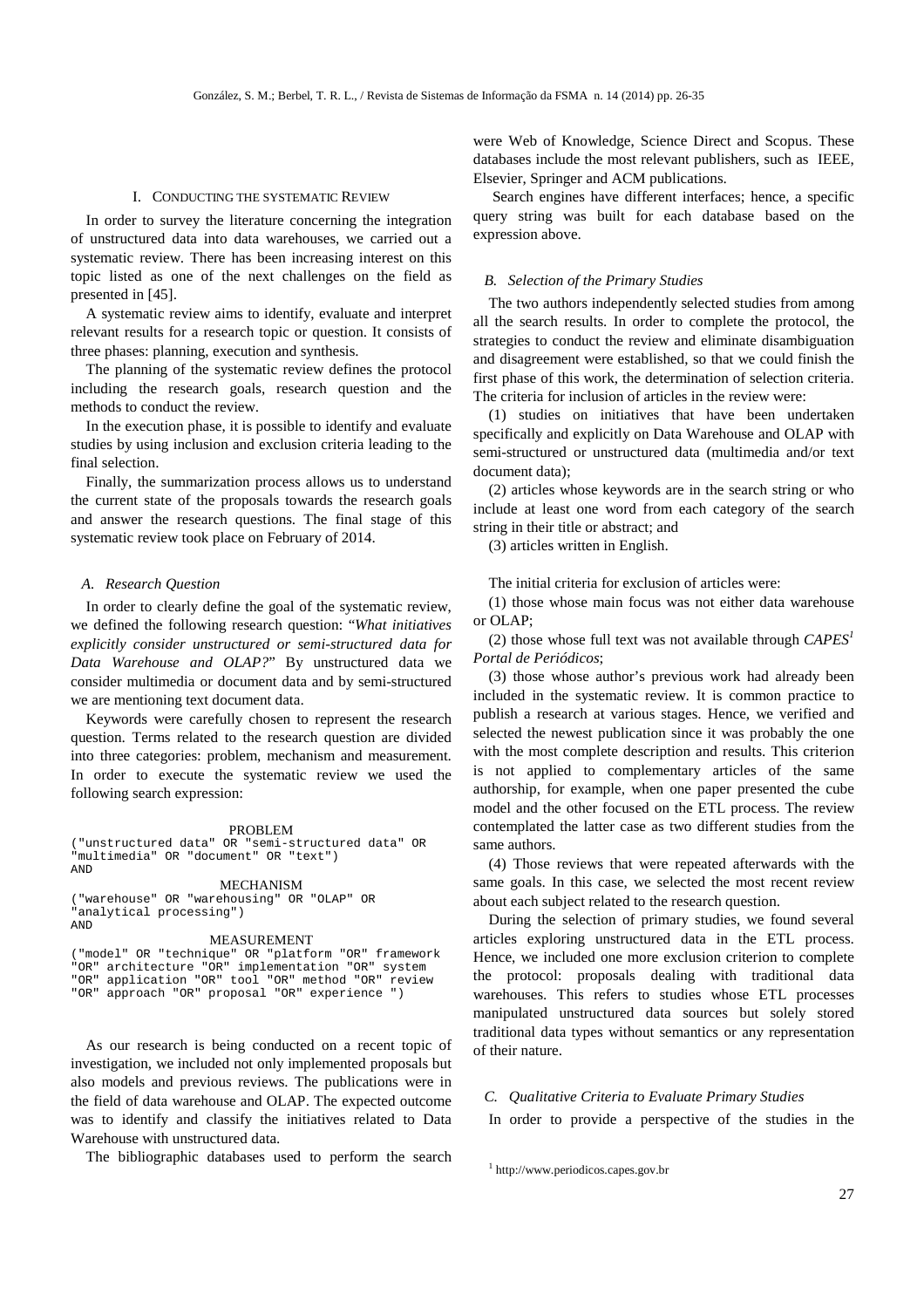summarization phase, we decided to put together similar features into categories.

Let us first start with a brief description of the overall process to achieve this goal.

Unstructured-centric collections require specific data cube and visualization models, architecture and front-end tools that can handle structural and semantic constraints. Traditionally, as part of a data warehouse architecture, the ETL process must clean, transform and load/update data on the warehouse.

For unstructured data, the ETL process uses information extraction, content-based information techniques, among others, to perform the processes tasks.

The data stored into the data warehouse can either be subject to standard OLAP or be described by specific data model and include new OLAP operators.

Generally, unstructured data can be represented with multiple interpretations. For example, multiple semantic constraints can be extracted from a document and multiple features can be extracted from image content (color, texture, etc.). The dynamic nature of these data demands the search for resources to ensure maintenance and evolution of the data schemas and representation.

We narrowed the main research subjects on data warehouse and OLAP for semi-structured and unstructured data under the following approaches:

• *Document-centric approach*: studies focused on storing, managing and/or providing support to semi-structured or unstructured data, also called document or textual data. The model is centered on text documents.

• *Multimedia-centric approach*: studies focused on storing, managing and/or providing support to unstructured multimedia data, such as audio, video and images. The model is centered on one or more multimedia data sources.

We then defined five different main topics (**Class A** to **Class E**) to describe document-centric and multimedia-centric approaches:

• **Class A**- *Multidimensional modeling and Data Warehouse design*: studies focusing on conceptual solutions for multidimensional modelling, which include cube modelling and algorithms for OLAP. Logical and physical designs such as index structures were also considered under this topic.

• **Class B**- *Data extraction, cleansing, transformation and loading*: studies focusing on ETL process (extract, transform and load) and whose data integration was performed from multiple and different data sources. The process includes data cleaning, transformation and finally loading the data into a data warehouse or datamart. ETL proposals that dealt with unstructured data sources over traditional data warehouse environments were not considered as explained in the previous subsection (*Selection of Primary Studies*).

• **Class C**- *Data Warehouse architecture*: studies focusing on the DW architecture for the integration of semi-structured and/or unstructured data.

• **Class D**- *Analytical front-end tools*: studies focusing on DW applications that allowed end users and business experts to create their queries involving semi-structured and/or unstructured data.

• **Class E**- *Maintenance and evolution of Data Warehouses*: studies focusing on simplifying maintenance and evolution of DW schemas and therefore, future corrections, development, reuse and management.

It is possible that the studies be included in one or more of the above categories.

Besides, we defined three criteria to emphasize the quality of the studies. Thus, each study was summarized according to whether:

1. *the study presented evidence of implementation*: the study reported a prototype or whether it was merely a theoretical proposal. This category does not demand the existence of a case study;

2. *the study presented a case study*: the study explicitly reported an empirical research with implementation and experimental results. In this case, it should be clear that there was an implementation created beforehand;

3. the study is an academic initiative or an industry application (*provenance*) and whether the experience may result in patents.

# II. EXECUTING THE SYSTEMATIC REVIEW

Figure 1 illustrates the study selection process. Our search terms identified a total of 474 publications including 47 duplicated articles from all databases. During Phase 2, the remaining 427 studies were analyzed by title, keywords and abstract to determine whether they were in accordance with the research question, reducing the collection to 72 studies. Phase 3 reviewed the publication contents to determine their relevance to the research question.

At the end of this process, forty two studies were found to be in compliance with all inclusion/exclusion criteria. In the case where the abstract was not enough to understand the goals of the proposal and to determine its adequacy the full text was then examined.



Fig. 1. Stages of the study selection process

 The extraction phase of the systematic review accepted 57% of the selected studies on Phase 2. This means that 30 studies were rejected according to the exclusion criteria. The causes of rejections were:

• approach out of the scope of our study (38.7%);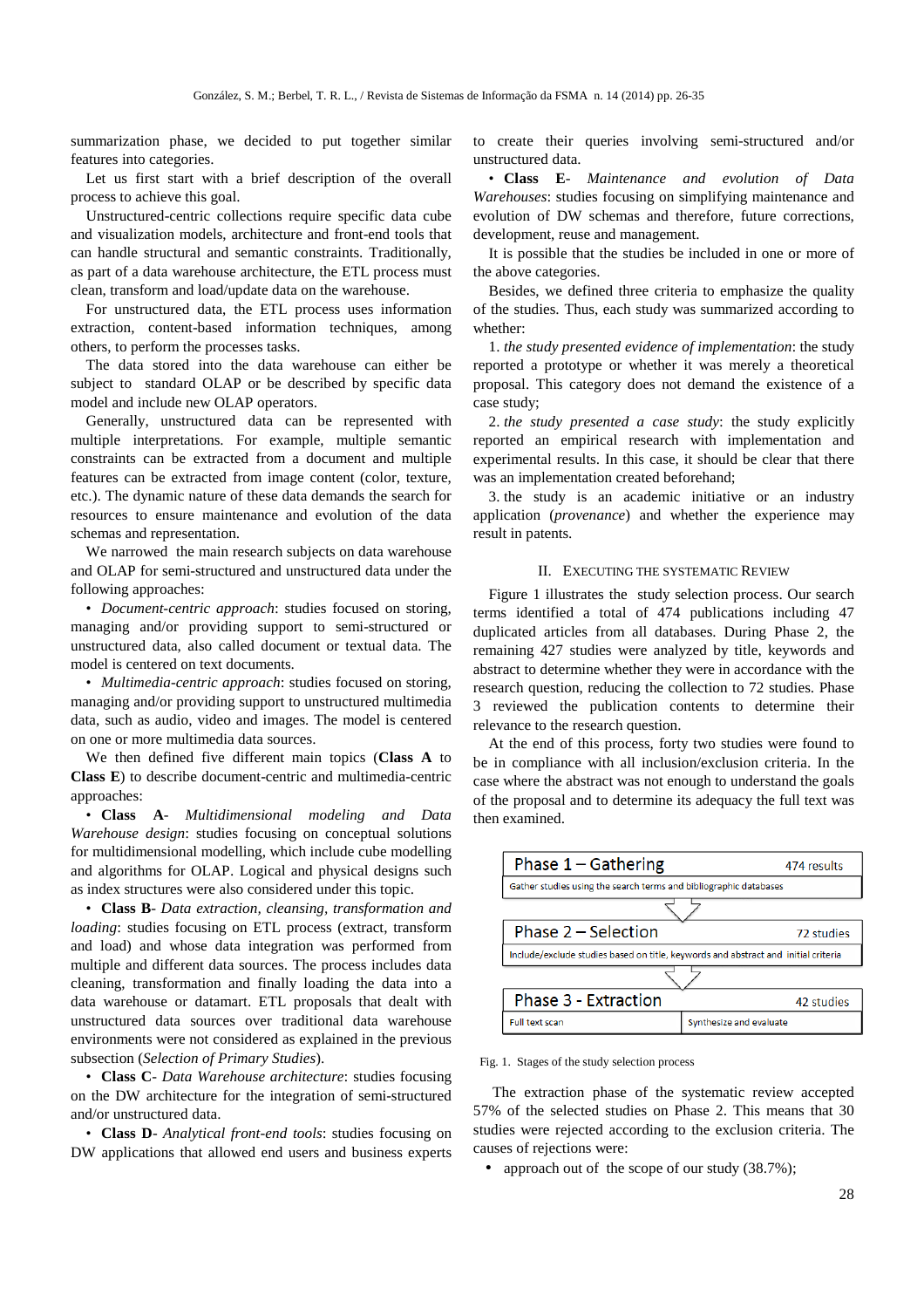• full text not found (29%);

• previous similar work from the same authors  $(32.2\%)$ . Some of the reasons to exclude twelve articles were:

 (1) the use of the word "warehouse" referring to data repositories; or

(2) the description of document or multimedia models with no mention to data warehouse or OLAP.

The lack of online availability of some publications did not prevent us from covering the major proposals. We consider that the results provided us with an adequate view of the state of the art of this community. Other criteria of exclusion were not applied in this phase.

To support our review we used the StArt (State of the Art through Systematic Reviews) tool [17], developed at the Federal University of São Carlos, Brazil, to assist the process of systematic reviews.

# III. QUALITATIVE ASSESSMENT

In the next subsections, we summarize the studies according to the main research subjects specified in the previous sections. We will describe the main contribution of each work in each category. There are some works that will be present in more than one category.

# *A. Multidimensional Modeling and Data Warehouse Design*

In this section we describe the contributions for documentcentric and multimedia-centric approaches.

# **Document-centric:**

The term Document Warehouse, a framework for analysis, sharing and reuse of unstructured data, emerged in several studies.

In the context of document warehouses, there are three main techniques used to extract information from text data: text mining, information retrieval and information extraction.

Text mining has become an increasingly popular key, because the traditional techniques of information retrieval became inadequate for large amount of text data [18]. Systems using text mining are able to extract keywords and summarize texts, thus allowing text classification or similarity clustering such as the one described in [26], which describes categorization techniques used to associate text documents to dimensions as part of the DocCube system.

The DocCube model was based on the star schema and introduced concept hierarchies to structure a document collection.

In [20] it was presented a cube model and its OLAP operations for text documents. The Index Cube is a threedimensional cube using three index structures. The measures were information retrieval and text mining measures, such as Term Frequency (TF) and document frequency.

Text-Cube [22] is a cube model that defined two measures

and one special type of dimension for text data. The measures aggregated text data also using term frequency and Inverse Document Frequency (IDF) weights. The term hierarchy in the special dimension specified semantic levels and relationships among text terms.

A data cube model called Topic-Cube was proposed in [50]. It extended the traditional data cube to make it able to process topic hierarchies and defined two types of probabilistic measures based on topics: word distribution of a topic and topic coverage by documents.

iNextCube [49] integrates the Text-Cube [22] and Topic-Cube [50] models with information network analysis into an architecture to query and mine multidimensional text databases. Information network analysis was used to generate dimension hierarchies.

The proposal presented in [16] is keyword-centric for OLAP queries. They proposed two measures, total frequency and total documents, both ranked by keywords.

The authors of [37] presented a model named Galaxy for analyzing XML documents. A galaxy has a set of dimensions and a function that determines compatibility between dimensions. The authors provided a different modeling approach, which consisted in a multidimensional model without fact table. This model was based on dimensions and its aggregations are performed using the Top\_Keyword aggregation function presented with details in [36].

Top\_Keyword is based on the information retrieval TF-IDF metric. In addition, in [36] a different model was described including textual measures on the fact table and Top\_Keyword is applied on these measures.

The study made in [34] used the concept of Galaxy [37] associated to an adapted design process to specify analysis over XML documents. The model created multidimensional structures representing user requirements.

 The work described in [8] proposed a logical model for analyzing XML documents using an abstract XML tree model. and described new operators to support structured aggregation over XML data.

The authors of [43] proposed a set of ten definitions about document, dimension, document index, cell and document cube to formalize document warehousing for multidimensional analysis. They projected three types of dimension (ordinary, metadata and category) and a document counter as the default measure in a document cube.

The paper in [44] complemented [43] describing an indexing structure, called D-Tree, which is a tree structure to implement a document cube. It was used as metadata for document warehousing.

In [33]; [31] it was defined the contextualized warehouse, which performed analysis on an OLAP cube, called R-cube. The R-cube multidimensional data model aimed to retrieve documents and facts relevant for the selected context, by maintaning two special dimensions: relevance and context. This approach used information retrieval and probabilistic models and proposed Algebra operations to manage R-cubes.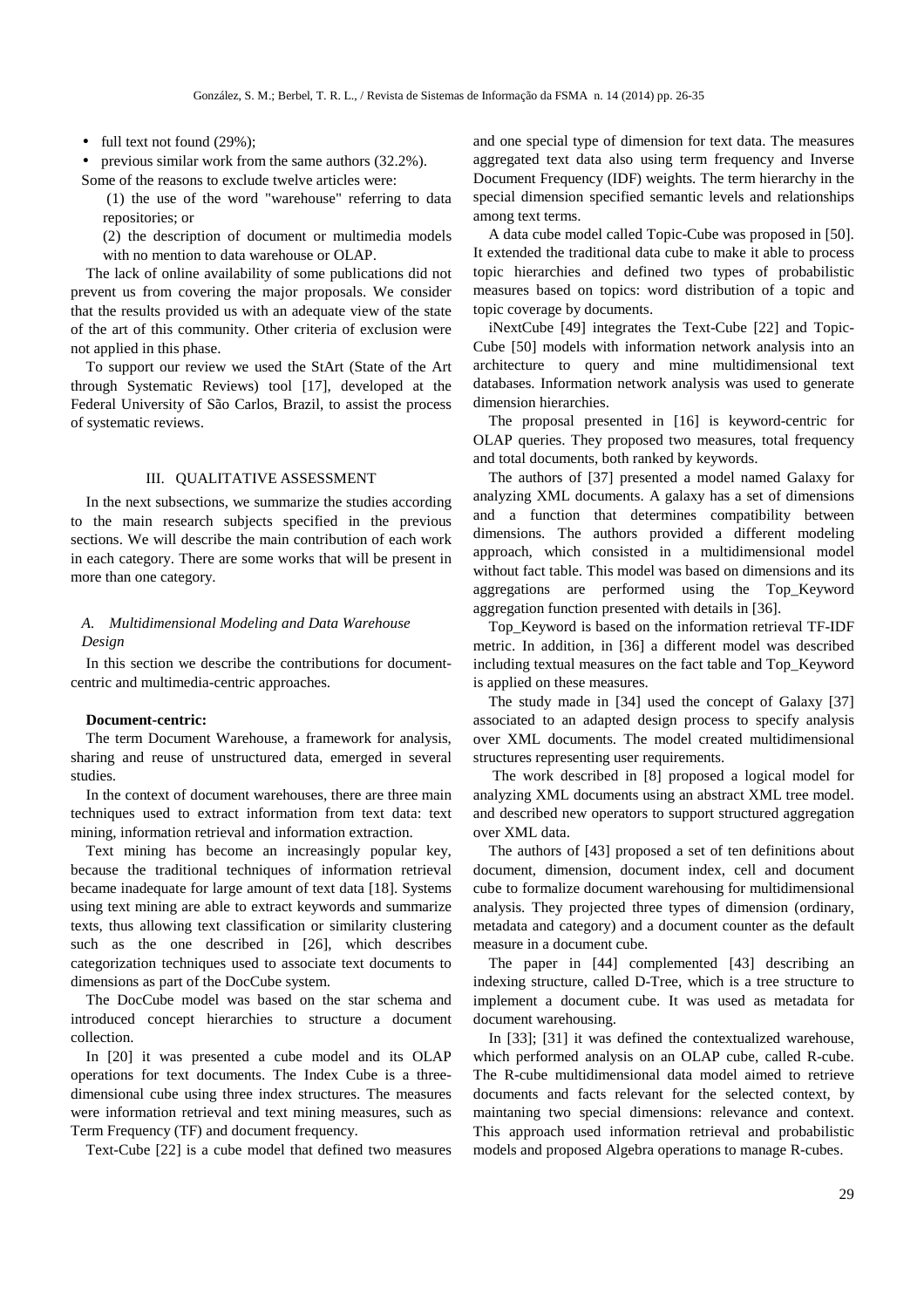The study described in [7] proposed a Document Concept Graph (DCG) - a generic data model to store information extraction contents, an OLAP Model and mapping steps for transformation between them. The user entered entity types and entities of interest (posted as queries) to be extracted from unstructured text. The semantic relationships intra and inter documents were stored into the graph model. Then, an OLAP model was populated (instances and metadata) from a DCG to analyze the data by using Business Intelligence tools.

 The authors of [9] created five definitions to build their multidimensional model of complex objects previously proposed in [10]. They defined a set of OLAP operators (1) to construct complex data cubes and (2) to visualize data cubes. The former included the cubic projection and cube-based operators. The cubic projection builds a complex cube from a multidimensional schema and cube-based operators create new cubes from existing ones, while the cube-based operator comprised the view projection operation, the aggregate operators and "slice-and-dice like" operators, which manipulate features or measures according to the user query.

There are also systems and proposed models based on ontologies. The proposal in [35] defined textual measures in addition to a traditional multidimensional model. In order to perform aggregations, the authors provided the AVG\_KW function that used a simple ontology to aggregate keywords based on a predetermined distance and the LCA (Lowest Common Ancestor) of the ontology tree.

The study presented in [19] proposed a data model and some algebraic operations to analyze textual documents. In order to design a hierarchy for OLAP, the authors used ontologies and the hierarchies were classified into six types. The implementation stored hierarchies using preorder and postorder to execute searches and check containments.

The authors of [39] proposed a dynamic process (briefly explained in Section 4.2) to develop multidimensional schemas where ontologies were used as dimensions to provide semantic for OLAP.

The authors of [28] introduced a four-layer approach to multidimensional ontologies to represent the hierarchical and multidimensional concepts for OLAP.

The approach in [23] presented a multidimensional data model from semi-structured data for Twitter data warehouse. They developed a practical solution using reverse engineering and mining to discover facts, dimensions and hierarchies to construct the DW model in the ETL process. The authors also discussed the problem of maintenance of dynamic elements since new aggregations formed new hierarchies (see *Maintenance and Evolution of Data Warehouses*).

The study made in [14] proposed new steps to extract information from text documents at the ETL phase, maintaining relevant information of each document. The multidimensional model contains numeric measures and three kinds of dimensions: ordinary ones, such as a set of keywords; metadata dimensions, such as title, format, authors of the document; and category dimension, such as a hierarchy or an ontology. The next subsection briefly explains the data warehousing lifecycle with an emphasis on the ETL process.

# **Multimedia-centric:**

There are several studies on the issue of integration of multimedia data in data warehouse environments, an emerging field called Multimedia Warehouse.

A multimedia warehouse called MediaHouse [48] is the oldest proposal we found that defined an approach to deal with multimedia data in data warehouses. The authors defined a fusion of star and snowflake models called the starflake model to handle the nature of multimedia objects. The similarity measure (symmetrical Tau) guided the integration of multiple features into the hierarchical.

The authors of [4] and [5] proposed a multidimensional and multiversion model to describe multimedia warehouse where multiple descriptors represented multimedia data and several computational functions described each descriptor. They implemented a medical application on acute myocardial infarction to demonstrate the multimedia approach by transforming electrocardiogram signals into content descriptors.

A structured model database that organizes the multimedia data in a multidimensional data cube based on XML is described in [41]. The approach described in [11] presented a generic UML model for complex data. The case study was based on images (towns and landscapes) and texts. Low-level characteristics of images (color, homogeneity, entropy) were submitted to a decision tree to classify the images as towns or landscapes. This label was automatically stored as a specific dimension. Furthermore, in the data integration phase, complex data were stored into XML documents using their own software.

In [46], the data model modified the standard multidimensional model including hierarchical structure to represent multimedia data. An image data model was provided to support a medical (pneumology) application, where each dimension, including the technical terms and the medical metadata was an XML file. Related technical and medical terms were hierarchically structured.

Visual Cube [21] is a cube model to support image-OLAP. The authors proposed a clustering structure measure to explore images, dynamic aggregation selection to improve computations and a new type of OLAP operation to support overlapping.

iCube [3] is a similarity-based data cube for medical images. It added a special dimension to store content-based features providing capabilities for OLAP similarity queries over images.

The approach in [25] presented a data structure that organizes video data on multidimensional data cubes with three types of dimensions (non-space, space-non space, spacespace) and space measures.

# *B. Data Extraction, Cleansing, Transformation and Loading*

The studies in this section consider unstructured (or semi-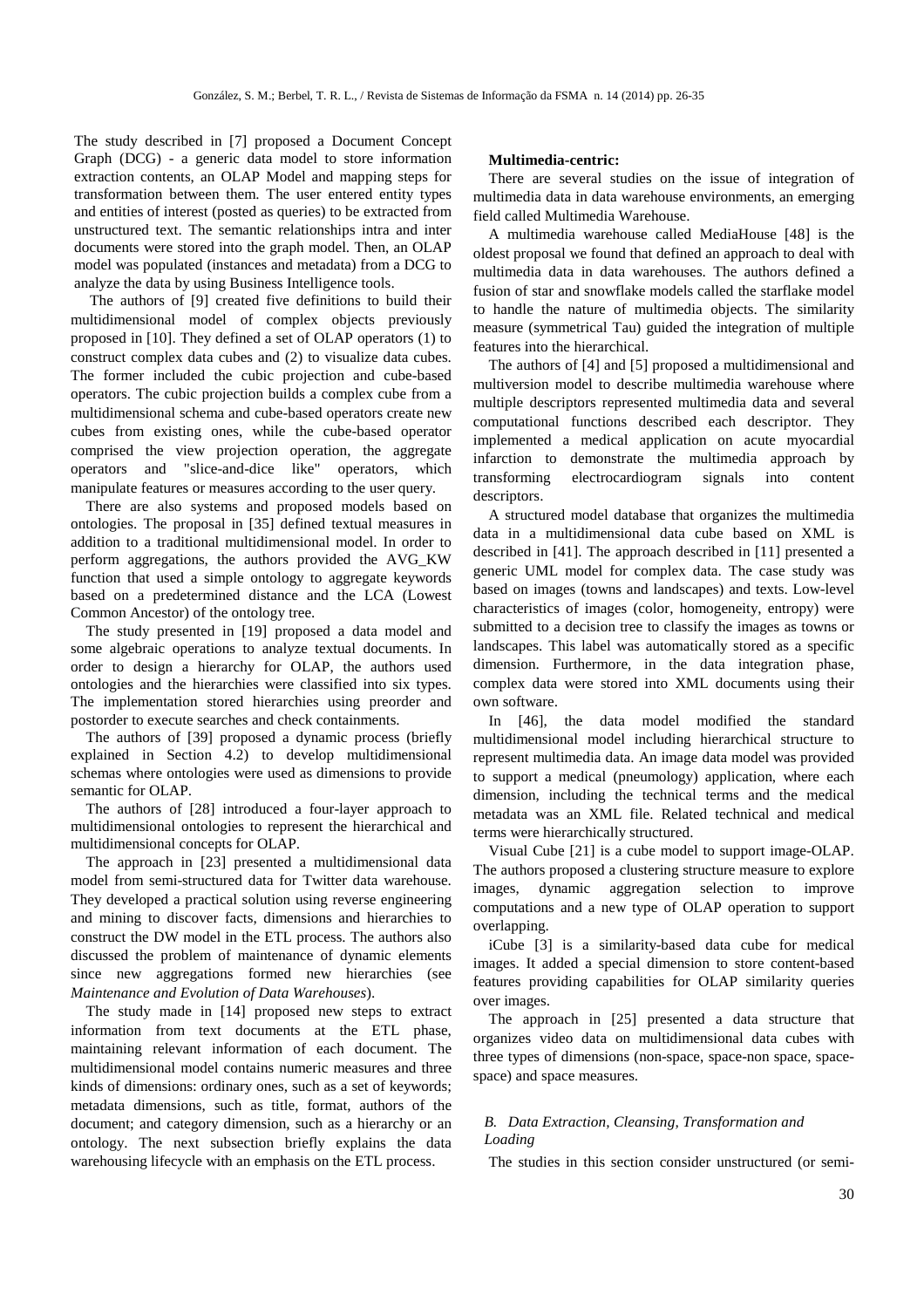structured) data integration in the ETL process.

The authors of [14] defined the lifecycle of a document warehousing system, with emphasis on textual ETL. They extended a methodology to transform traditional data warehouses into document warehouses focusing on the analysis of textual sources. The conceptual design phase defined the elements of the multidimensional model described in the previous subsection, while the implemented prototype focused on the ETL process. The case study was focused on Security and Prevention and the prototype used open source tools.

The authors of [38] described a methodology for building XML data warehouses using XQuery where the traditional ETL process was adapted for XML documents, creating intermediate XML documents, fact tables (star-schema) and links between dimensions and intermediate documents.

Besides the galaxy model, in [34] the authors presented a five stages design process to use document-centric XML documents for OLAP. The five stages were:

(1) user-requirements analysis;

(2) data sources analysis;

(3) confrontation;

(4) adaptation to user requirements or data sources enrichment; and

(5) the creation and load in multidimensional structures.

The authors of [24] also presented a method for XML data integration in which a unified tree structure was used to obtain a general overview of heterogeneous XML documents that should be loaded into a multidimensional document model.

The ETL process in [39] integrated operational data with unstructured document data which was indexed using semantic indexing, an information retrieval technique. The process indexed each document resulting on a set of terms, which were associated with the concepts of predefined ontologies, creating ontological trees for dimension hierarchies.

The study in [27] proposed an architecture for semantic annotation analysis focusing on the ETL process to extract facts, dimensions and hierarchies from semantic annotations based on domain ontologies. It was defined a multidimensional schema determined by ontology with semantic types of dimensions.

The authors of [23] used reverse engineering to construct a Twitter data model on which mining techniques such as clustering and sentiment analysis were applied to discover facts, dimensions and hierarchies to build a data warehouse for Twitter.

# *C. Data Warehouse Architecture*

Baars et al. [6] and Alqarni et al. [2] described proposals for integrating structured and unstructured data. The first proposed a three-layer framework, where the logical layer analyzed structured data or unstructured content using OLAP or data mining. They discussed the proposed framework into different scenarios: Customer Relationship Management and Competitive Intelligence.

The second group of authors proposed a multilayer scheme for creating a relationship between structured data stored in a data warehouse and unstructured data, identifying related data. The connection between both types of data were represented using an XML schema.

The approach introduced in [2] described a methodology called X-Warehousing, which proposed a three-layer data schema, where the middle layer integrated schemata extracted from unstructured documents (bottom layer) and structured data warehouse (top layer). The physical level of the data warehouse was populated with XML documents based on the XML Schema. For this, the methodology defined a modeling mechanism to transform star and snowflake schema of existing data warehouses to XML Schema models.

Besides the model, an architecture for document warehouse was proposed in [43], which aimed to categorize the document base according to metadata or keywords (in the ETL phase). The authors applied the multidimensional modeling process to generate document cubes and the documents were stored as file pointers of the original documents at the document repository.

As part of the proposal described in [31] and [33], the proposed architecture of the contextualized warehouse associated facts between a corporate warehouse and a document warehouse based on the context of the documents.

A four-layer architecture was presented in the iNextCube [49]. The lower intermediate layer analyzed information networks to generate clusters and concept hierarchies. The layer above this integrated the TextCube and the TopicCube to provide information retrieval measures and latent semantic analysis and the top layer consisted on the user interface.

The authors of [46] also presented an architecture, which was structured into five blocks comprising ETL, warehouse, semantic metadata, processing and metadata maintenance and query processor blocks, and the warehouse block was composed of the dimension block and the fact block. They considered that some facts might consider other facts as dimensions. The query processor maps the query terms with the medical and technical terms and the necessary aggregations to resolve the query.

The work presented in [29] introduced an architecture, which dealt with two sources: structured data warehouse and text document warehouse. The Text OLAP module over the second DW integrated information retrieval, text mining, and information extraction technologies. The Consolidation OLAP module managed the process of consolidating relational OLAP and Text OLAP modules together.

## *D. Analytical Front-End Tools*

OLAP models have been described previously, but there are two studies strictly related to results visualization for OLAP queries based on text [26] and [42].

The DocCube interface allowed users to manage the concept hierarchies (proposed as part of the DocCube model) and hierarchy levels [26]. DocCube included a 3D global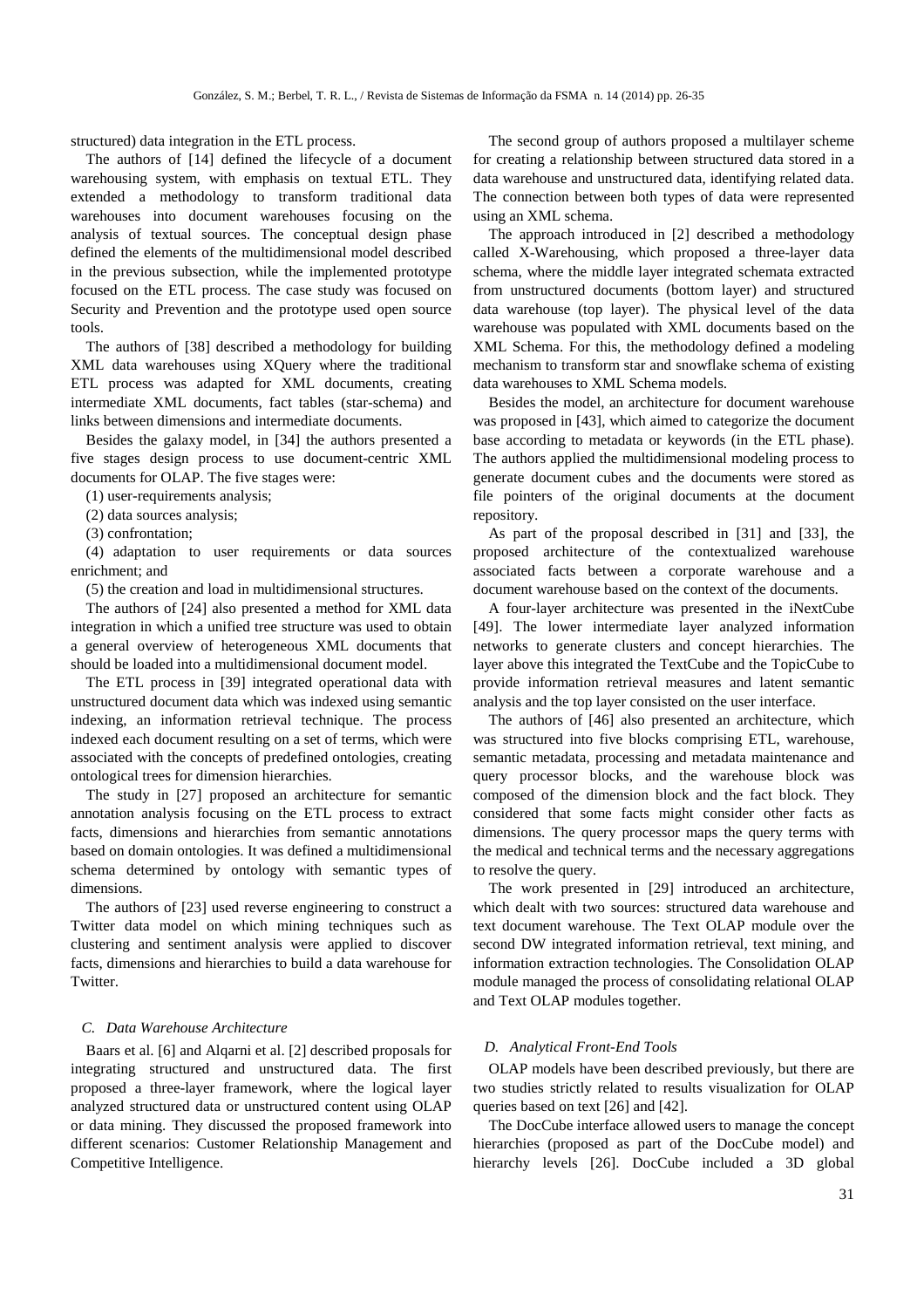representation of documents and allowed OLAP operation analysis.

The approach presented in [42] described a method to dynamically generate an OLAP query from text interpretations and suggest charts to illustrate textual content. The architecture was divided in pre-processing and runtime components. In the pre-processing phase, a dictionary from the semantic layer was automatically generated, involving dimensions and measures. A workflow was constructed to build suggestions of queries at runtime. The authors provided a prototype, the Text-To-Query system (T2Q), to demonstrate the proposal.

Although the visualization was not the focus of the proposal, a tool for data navigation and visualization in the context of the medical prototype was implemented in [4].

## *E. Maintenance and Evolution of Data Warehouses*

The extraction of information from unstructured data requires the maintenance and evolution of data warehouses.

The authors of [15] presented an overview of the state of the art of techniques for supporting keyword search in structured or semi-structured databases and commented on the challenges and opportunities of future research on unstructured data.

The challenges are:

1) diversity of data models;

2) queries that are highly expressive, but difficult to learn;

3) quality improvement on search (information retrieval was mentioned as an alternative); and

4) methods to evaluate and guide DW designs.

These issues are directly related to maintenance and evolution of data warehouses.

A survey on current researches on combining DWs with Web/XML data and technologies was provided in [32]. The authors discussed schema maintenance in the context of heterogeneity (federated and distributed DW architectures).

 Additionally, in [45] it was discussed Semantic Web to represent Web content on data warehouses and semantic annotation as a useful resource for describing unstructured and semi-structured data. When working with unstructured data, the authors addressed the issue of domain ontologies to aid the multidimensional design process.

In the case of the Twitter data warehouse, the authors proposed an architecture for discovering dynamic elements such as dimension hierarchies in [23]. They dealt with the problem of maintenance of dynamic data that requires the adaptation of the DW by using the concept of slowly changing dimensions.

#### *F. : Situational Business Intelligence*

The studies in this section were explicitly separated from the previous discussions because they deal with an open research issue identified during the review: real-time Business Intelligence [45].

In order to make the process of decision-making more effective, in addition to stationary data in a DW, it is interesting to use transient data that decision makers are unaware. Recent studies have introduced the term *situational data*, which is data that have a close relationship with the domain specific problem and generally has a short lifetime, being interesting only for a small group of decision makers with a specific set of needs [1]. These data are related, for example, with the market, competitors or potential customers.

The ability to embed situational data in the decision process originated a new class of BI applications often labeled as situational BI, on-demand BI, or even collaborative BI. In [1], the authors introduced situational data to compose self-service BI, that is, a program that emphasizes the user's role as decision maker. The user can search, extract and group situational data through a continuous interaction with the application, without the need of any IT specialist intervention.

The proposed architecture in [1] included a new OLAP model called fusion cube, which can be dynamically created defining scheme, instances and metadata that can be associated with a set of annotations by the user. The idea was to allow the reuse of fusion cubes created by other users, since a query used data from traditional and/or fusion cubes.

A platform for situational awareness applications, SIE-OBI, was presented in [13]. The goal of SIE-OBI was to reduce time and effort extracting structured information from text streams (situational data) to place on the DW and query and analyze them in near real-time.

## *G. Qualitative Summary*

In order to accomplish the qualitative synthesis proposed in section titled "*Qualitative criteria to evaluate primary studies*", the studies are summarized into the five categories defined. Each category is marked with an "X" when the topic is present in the study.

Some studies were spread in the more than one of the previous subsections because they present contributions on each one of them. In order to offer an overall description of the goals of each study, Table I presents the distribution of studies according to the subject matter. For example, we describe the study made in [25] as an academic research with case study (clearly evidencing implementation) that proposed a multidimensional model for multimedia data. We group studies when all meet the same criteria and have the same first author.

Because [32] and [45] are review articles, they did not present new proposals and were not included in Table I. The survey made in [32] is an academic work that exposed the use of XML for DW from three angles: technology integration, extensions of DW and OLAP for XML Web data, and the combination of OLAP and information retrieval to improve applications in order to extend OLAP to support unstructured document analysis.

On the other hand, the work presented in [45] is also academic and examined current work and open issues in spatio-temporal data warehouses, real-time data warehousing and Semantic Web Data Warehousing and OLAP.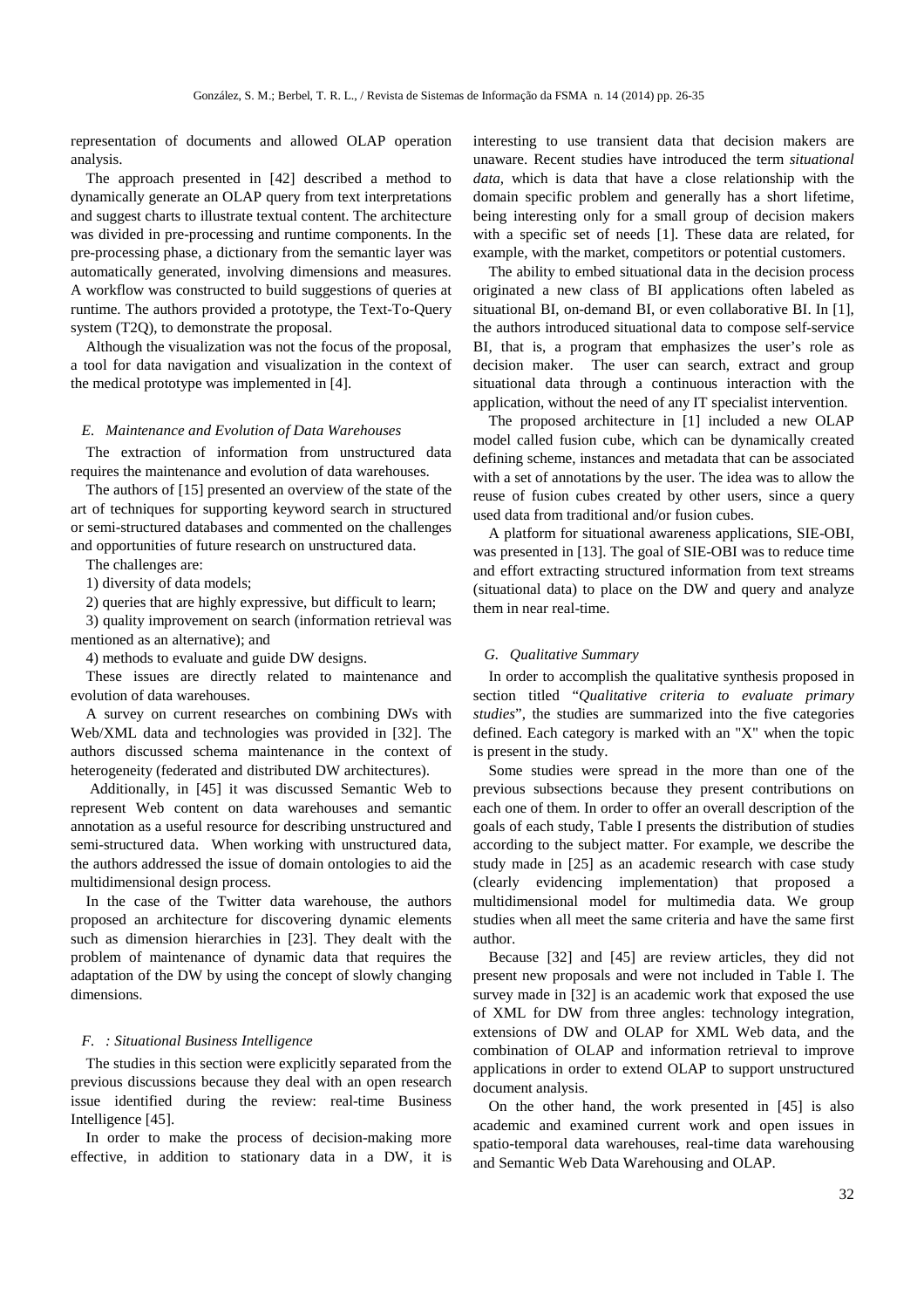TABLE I QUALITATIVE EVALUATION SUMMARY I

|                                | QUALITATIVE EVALUATION SUMMARY 1 |    |    |                |     |             |         |                       |             |                        |
|--------------------------------|----------------------------------|----|----|----------------|-----|-------------|---------|-----------------------|-------------|------------------------|
| <b>Studies</b>                 | <b>Classes</b>                   |    |    |                |     | Doc.        | MM-     | <b>Evidence</b><br>of | Case        | Provenan-              |
|                                | A                                | B  | C  | D              | E   | centr<br>ic | centric | implemen<br>-tation   | study<br>ce |                        |
| $[2]$                          |                                  |    | X  |                |     | X           |         | Yes                   | Yes         | Academic               |
| $[4]$ ; [5]                    |                                  | X  |    | X              |     |             | X       | Yes                   | Yes         | Academic               |
| [6]                            |                                  |    | X  |                |     | X           |         | No                    | No          | Academic               |
| $[7]$                          | X                                |    |    |                |     | X           |         | Yes                   | No          | Industry               |
| [8]                            | X                                |    |    |                |     | X           |         | No                    | No          | Industry               |
| $[11]$                         | X                                | X  |    |                |     | X           | X       | Yes                   | Yes         | Academic               |
| $[14]$                         | X                                | X  | X  |                |     | X           |         | Yes                   | No          | Industry               |
| $[16]$                         | X                                |    |    |                |     | X           |         | Yes                   | No          | Academic               |
| $[22]$                         | X                                |    |    |                |     | X           |         | Yes                   | Yes         | Academic               |
| $[50]$                         | X                                |    |    |                |     | X           |         | Yes                   | Yes         | Academic<br>+ Industry |
| [19]                           | X                                |    |    |                |     | X           |         | Yes                   | Yes         | Industry               |
| $[20]$                         | X                                |    |    |                |     | X           |         | Yes                   | Yes         | Academic               |
| $[25]$                         | X                                |    |    |                |     |             | X       | Yes                   | Yes         | Academic               |
| $[26]$                         | Χ                                |    |    | Χ              |     | X           |         | Yes                   | No          | Academic               |
| $[29]$                         |                                  | X  | X  |                |     | X           |         | No                    | No          | Academic               |
| $[31]$ ;<br>$[33]$             | X                                |    | X  |                |     | X           |         | Yes                   | Yes         | Academic               |
| $[34]$                         | X                                | X  |    |                |     | X           |         | Yes                   | No          | Academic               |
| $[36]$ ;<br>$[35]$ ;<br>$[37]$ | X                                |    |    |                |     | X           |         | Yes                   | No          | Academic               |
| $[38]$                         | X                                | X  |    |                |     | X           |         | Yes                   | Yes         | Academic               |
| $[39]$                         | X                                | X  |    |                |     | X           |         | Yes                   | No          | Academic<br>+ Industry |
| [41]                           | X                                |    |    |                |     |             | X       | Yes                   | No          | Academic               |
| $[42]$                         |                                  |    |    | X              |     | X           |         | Yes                   | Yes         | Industry               |
| $[43]$                         | X                                |    |    |                |     | X           |         | Yes                   | Yes         | Academic               |
| $[44]$                         | X                                |    | X  |                |     | X           |         | Yes                   | Yes         | Academic               |
| $[46]$                         | X                                | X  | X  |                | X   |             | X       | Yes                   | Yes         | Academic               |
| [48]                           | X                                |    | X  |                |     |             | X       | Yes                   | Yes         | Academic               |
| $[24]$                         | X                                | X  |    |                |     | X           |         | Yes                   | No          | Academic               |
| $[23]$                         | X                                | X  | X  |                | X   | X           |         | Yes                   | Yes         | Academic               |
| $[1]$                          | X                                | X  | X  |                | X   | X           |         | No                    | No          | Academic               |
| $[13]$                         |                                  | X  | X  |                |     | X           |         | Yes                   | Yes         | Industry               |
| $[28]$                         | X                                |    | X  |                |     | X           |         | Yes                   | Yes         | Academic               |
| $[27]$                         | X                                | X  | X  |                |     | X           |         | Yes                   | Yes         | Academic               |
| $[21]$                         | X                                |    |    |                |     |             | X       | Yes                   | Yes         | Academic<br>+ Industry |
| $[49]$                         | X                                |    | X  |                |     | X           |         | Yes                   | No          | Academic               |
| $[3]$                          | X                                |    |    |                |     |             | X       | Yes                   | Yes         | Academic               |
| $[9]$                          | Х                                |    |    |                |     | X           |         | Yes                   | No          | Academic               |
| <b>Total</b>                   | 33                               | 14 | 14 | $\overline{4}$ | 3   | 32          | 9       | $36+$                 | $23+$       | 34 Ac.                 |
| (%)                            | 82.5                             | 35 | 35 | 10             | 7.5 | 80          | 22.5    | 90                    | 57.5        | 85                     |

The percentages in Table I were calculated as the number of studies matching the criterion divided by the total number of studies, which in the case is 40. The topic *Multidimensional modeling and Data warehouse design* represents 82.5% of the subjects addressed in the studies. This high number could indicate that most of the studies are concentrating their efforts on the capture of the nature of the unstructured data in order to extend the multidimensional model and OLAP operators to manipulate them. Furthermore, 52.5% of the studies (21 studies) addressed more than one subject in their proposals, while 45% of the contributions (18/21 - 85.7%) present

solutions integrating multidimensional modeling for nontraditional data in addition to an architecture and/or data integration.

It was not possible to identify a standard approach to merge unstructured data in data warehouse environments, since there are different proposals, which bring together unstructured data and traditional warehouses, proposed data models for document data and data models for multimedia data. The common feature of all proposals is the integration of semantics in multi-dimensional analysis. Moreover, it was not possible to identify the existence of a standard procedure to develop the data warehousing process since most of the approaches captured specific situations and used different data integration strategies, extraction techniques and models.

At this point, the challenges raised to continue the work in this field are the diversity of data models, OLAP models, front-end tools, maintenance and strategies of evolution to provide data quality and diversity of procedures to guide system design.

Most of the studies (80%) introduced proposals of textual data, but 22.5% of the publications covered multimedia data, mainly images. Most recent efforts to integrate unstructured or semi-structured data into data warehouses are being developed for document or text warehouses. Nevertheless, it is important to raise the attention to emerging application domains in business intelligence such as multimedia because new domains require new OLAP domains [45]. One implementation studied covered both document and multimedia data types as complex objects. It is worth to mention that the majority of the contributions related to DW architecture took into consideration various types of unstructured data, but in terms of implementation, they focus only on one type.

OLAP extensions for textual data used mainly five technologies: Text Mining, Information Retrieval and Extraction, Ontology and Semantic Web, the latter being selected to represent Web content and semantic relations and, thus, a path to solve maintenance and evolution issues, by using RDF, ontologies (and related approaches).

During the development of this work, we observe that many recent solutions are strongly investing into data integration (such as [30], [12]) to exploit the already quite stable and robust traditional Business Intelligence framework.

All publication provenances were established based on the authors' affiliation. The provenance can be seen as a relevant qualitative information as it has an influence on experiments, patents and research investments. The vast majority of the studies were developed in the academic realm (85% - counting joint efforts). Just 22.5 percent (also counting overlaps) of the selected studies were industry experiences and no software patent was found.

According to Table I, 90% of studies had evidence of implementation and 57.5% explicitly reported an empirical research with implementation and experimental results. Since the field is still new, there is a shortage of case studies. Investments on research will bring more experimental results.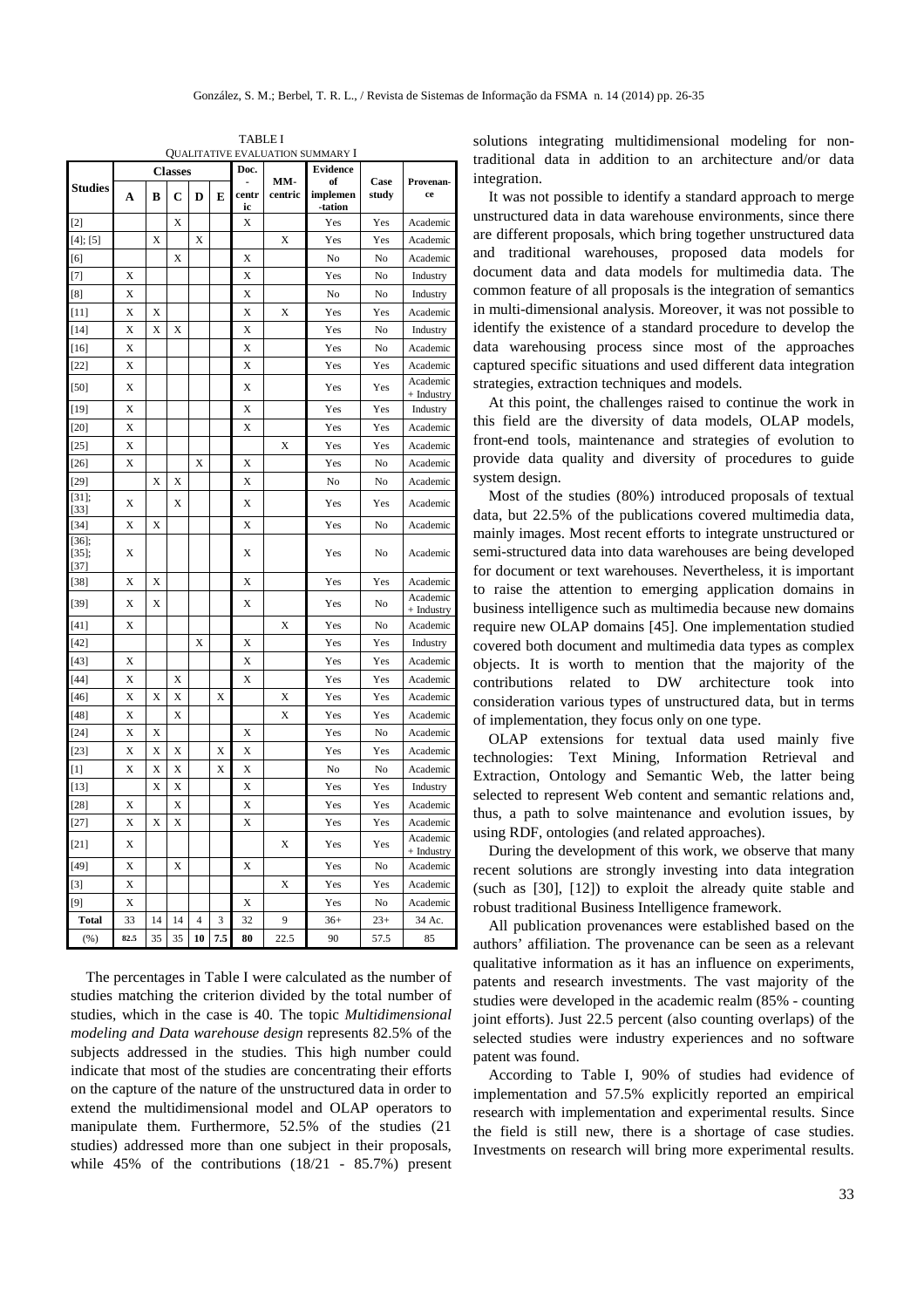We believe that the presence of business or industry branch in research will raise the number of experimental results and software patents in the field.

# IV. CONCLUSION

In this survey, we classified and discussed the current issues related to unstructured data in the context of data warehouses and OLAP. The systematic review is a very careful process. Once the protocol was defined, the authors had to follow a very detailed and cumbersome procedure to achieve its goal. In order to make the systematic review repeatable and easier to update, the StArt tool supported our work.

An important aspect to remember is that not all approaches for unstructured data warehouse were available for reading (most conference papers), thus, they were not included in the review.

Through the adopted systematic review, it was possible to identify and summarize a set of studies, extracting relevant information to establish the state of the art and answer the research question. Then, the analysis of the selected articles revealed the existence of initiatives for integrating textual and multimedia sources in data warehouse environments. Moreover, it was possible to identify specific research fields, which concentrate the research.

A deep analysis of the literature revealed that the research community does not agree on a solution to integrate unstructured data in data warehousing environment. Solutions reached mostly multidimensional representations of these types of data. Some interesting solutions were proposed but no shared framework has been devised yet. We observe that there were solutions to text and image warehouses to create effective query cubes based on the unstructured nature of data sources and the introduction of semantics. Recent approaches offered some support to this kind of data but not robust implementation to treat unstructured data as a native kind of data in OLAP.

Based on the ongoing researches and the summarization board in the previous section, we identified some major concerns:

• to build OLAP queries combining unstructured and traditional data;

• to enhance multimedia OLAP:

• to reduce the response time of systems, enabling real time information;

• to improve query interfaces and visualization for unstructured data to convey insights to end-users;

• to develop semantic understanding for metadata and schemata to support maintenance and evolution;

• to add situational data in real-time (or near); and

• to discover data relations from data sources to define multidimensional schemata, facts, dimensions, hierarchies and aggregations.

The above research aspects require further investigation. There are still open issues and plenty of quality research to do in the field of this review.

Considering the maturity of data warehousing systems, there will be more demand for advanced and intelligent support to integrate unstructured data in Data Warehousing. Thus, it is essential that both industry and academic researchers be ready to deliver effective solutions that could be deemed acceptable by the market.

#### ACKNOWLEDGEMENT

This research is part of a funding support granted by FAPESP (São Paulo Research Foundation), Process number 2011/12115-1.

#### **REFERENCES**

- [1] Abello, A., Darmont, J., Etcheverry, L., Golfarelli, M., Mazón, J., Naumann, F., Vossen, J.. "Fusion Cubes: Towards Self-Service Business Intelligence". International Journal of Data Warehousing and Mining, 9(2), 66-88, 2013.
- [2] Alqarni, A. A., & Pardede, E.. Integration of data warehouse and unstructured business documents. Proceedings of the 15th International Conference on Network-Based Information Systems (NBIS), 2012.
- [3] Annibal, L., Felipe, J., Ciferri, C., & Ciferri, R.. iCube: A similaritybased data cube for medical images. Proceedings of the 23rd IEEE International Symposium on Computer-Based Medical Systems (CBMS), (pp. 321-326), 2010.
- [4] Arigon, A.-M., Miquel, M., & Tchounikine, A.. Multimedia data warehouses: A multiversion model and a medical application. Multimedia Tools and Applications, 35(1), 91-108, 2007.
- [5] Arigon, A.-M., Tchounikine, A., & Miquel, M.. Handling multiple points of view in a multimedia data warehouse. ACM Transactions on Multimedia Computing, Communications and Applications, 2(3), 199- 218, 2006.
- [6] Baars, H., & Kemper, H.-G.. Management support with structured and unstructured data - An integrated business intelligence framework. Information Systems Management, 25(2), 132-148, 2010.
- [7] Barczynski, W. M., Brauer, F., Mocan, A., Schramm, M., & Froemberg, J.. BI-style relation discovery among entities in text. Proceedings of International Conference on Data Engineering, 2010.
- [8] Bordawekar, R. R., & Lang, C. A.. Analytical processing of XML documents: Opportunities and challenges. SIGMOD Record, 34(2), 27- 32, 2005.
- [9] Boukrâ, D., Boussaïd, O., & Bentayeb, F.. OLAP Operators for Complex Object Data Cubes. In Advances in Databases and Information Systems (Vol. 6295, pp. 103-116). Springer Berlin Heidelberg, 2010.
- [10] Boussaid, O., & Boukraâ, D.. Multidimensional Modeling of Complex Data. In Encyclopedia of Data Warehousing and Mining, Second Edition (pp. 1358-1364). IGI Global, 2009.
- [11] Boussaid, O., Tanasescu, A., Bentayeb, F., & Darmont, J.. Integration and dimensional modeling approaches for complex data warehousing. Journal of Global Optimization, 37(4), 571-591, 2007
- [12] Carrasco, R. A., Muñoz-Leiva, F., & Hornos, M. J.. A multidimensional data model using the fuzzy model based on the semantic translation. Information Systems Frontiers, 15(3), 351-370, 2013.
- [13] Castellanos, M., Chetan, G., Wang, S., Dayal, U., & Durazo, M.. A platform for situational awareness in operational BI. Decision Support Systems, 52, 869-883, 2012.
- [14] Cembalo, A., Pisano, F. M., & Romano, G.. An approach to document warehousing system lifecyle from textual ETL to multidimensional queries: A proof-of-concept prototype. Proceedings of the 6th International Conference on Complex, Intelligent, and Software Intensive Systems (CISIS), 2012.
- [15] Chen, Y., Wang, W., Liu, Z., & Lin, X.. Keyword search on structured and semi-structured data. Proceedings of International Conference on Management of Data and 28th Symposium on Principles of Database Systems (SIGMOD-PODS), 2009.
- [16] Chen, Z., Garcia-Alvarado, C., & Ordoñez, C.. Enhancing document exploration with OLAP. Proceedings of IEEE International Conference on Data Mining (ICDM), 2010.